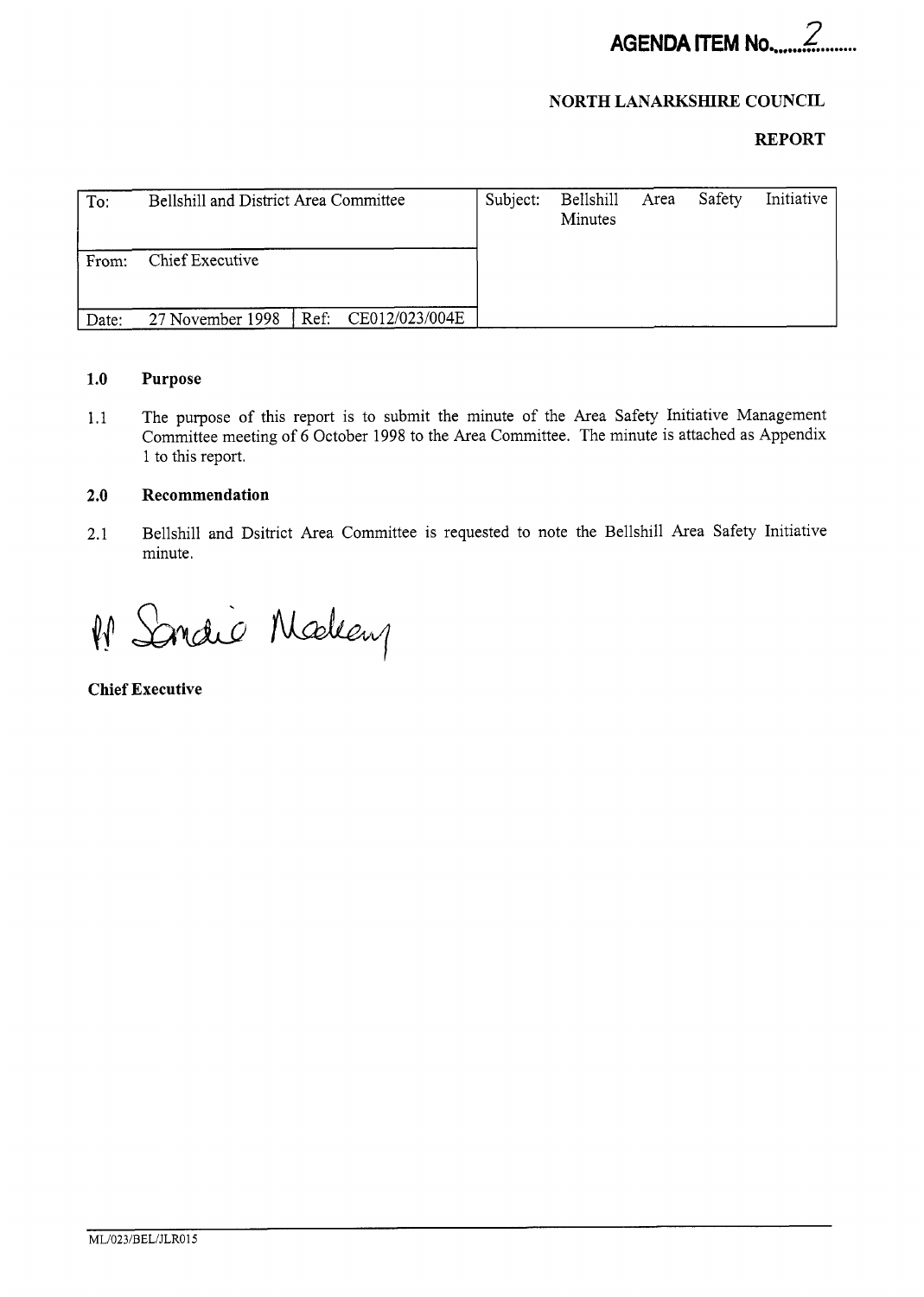**Appendix One** 

### *MINUTE OF MEETING*

### *BELLSHILL AREA SAFETY INITIATIVE MANAGEMENT COMMITTEE*

# *HELD IN BELLSHILL ACADEMY ON TUESDAY 6 OCTOBER 1998*

### *PRESENT*

| Brian Everson  |  |  |  |
|----------------|--|--|--|
| Tom Taylor     |  |  |  |
| Jennifer Lees  |  |  |  |
| Bobby McKillop |  |  |  |
| Bryan Miles    |  |  |  |
|                |  |  |  |

#### *APOLOGIES*

| Tony McGowan            | Councillor Kevin McKeown           |
|-------------------------|------------------------------------|
| <i>Sandra Toyer</i>     | <i>Gillian Turner</i>              |
| <i>Tom MacPherson</i>   | <i>Councillor Charles Hebenton</i> |
| Councillor James McCabe |                                    |

#### *1. MINUTE OF PREVIOUS MEETING*

*1.1 The minute was approved.* 

### *2. MATTERS ARISING*

### *2.1 Youth Sub Group*

*Gillian, Bobby and Gerry had a meeting of the Youth Sub Group on <sup>14</sup>September 1998. Since the last management meeting Gerry and Bobby were involved in task work with the local youths in the Viewpark area. A meeting was arranged with the Bellshill Youth Forum, who are also arranging a questionnaire covering many aspects relating to youths. They expressed an interest in organising a Rave at the end of November for National Youth Work week.*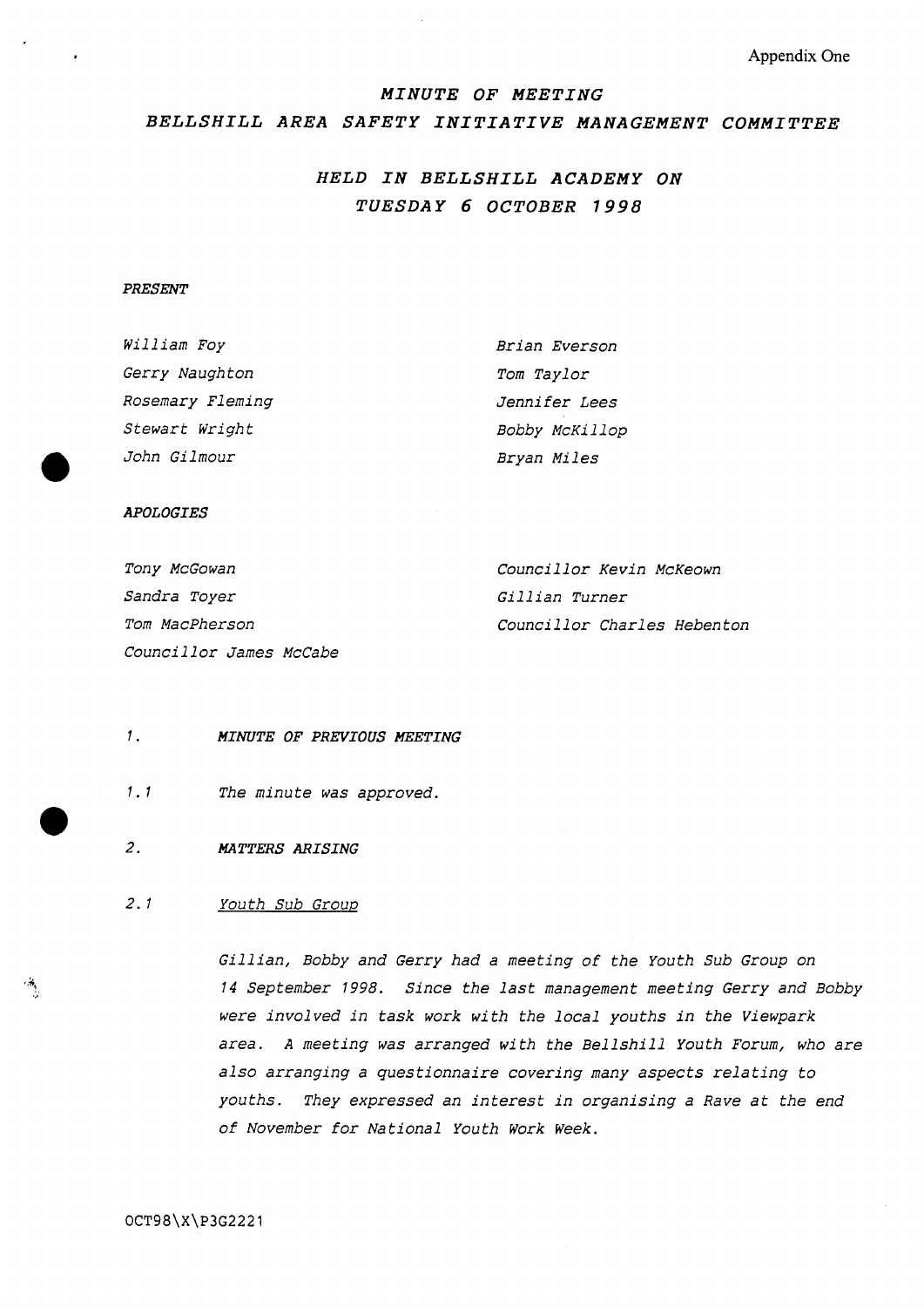*<sup>A</sup>number of other groups have been contacted with a view to arranging meeting/questionnaires etc.* 

### 2.2 Elderly Sub Group

*Elderly Sub Group had a meeting on 14 September 1998, and have arranged a subsequent meeting for 7 October.* 

*Various points of contact have been arranged for Gerry. Gerry stated that a meeting had been arranged for the West Church, Bellshill, a large turnout is expected.* 

*Gerry informed the group that a questionnaire has been produced for the Elderly and responses to date are encouraging.* 

*It was agreed by Gerry and Bryan that they should work together when talking to the elderly, as the police are currently promoting 'Personal Safety' talks to local groups.* 

#### *3. FUNDING*

- *3.1 Funding Sub Group meeting held on 6 October. The total raised to date is* <sup>E</sup>*1 1,000 approximately, Two donations received from Devro*  **(E501** *and Scotmid* **(E5** *voucher).*
- *3.2 Stewart informed the group that the Fundraising Committee had carried out a lot of work in regard to raising money through various grant applications, but they have had limited success.*
- *3.3 Supercounty want to know date of the Community Conference before they will give money to BASI. They also want recognition for supporting the project in the way of printing their logo on BASI letters. The committee agreed that this should be done.*

OCT98\X\P3G2221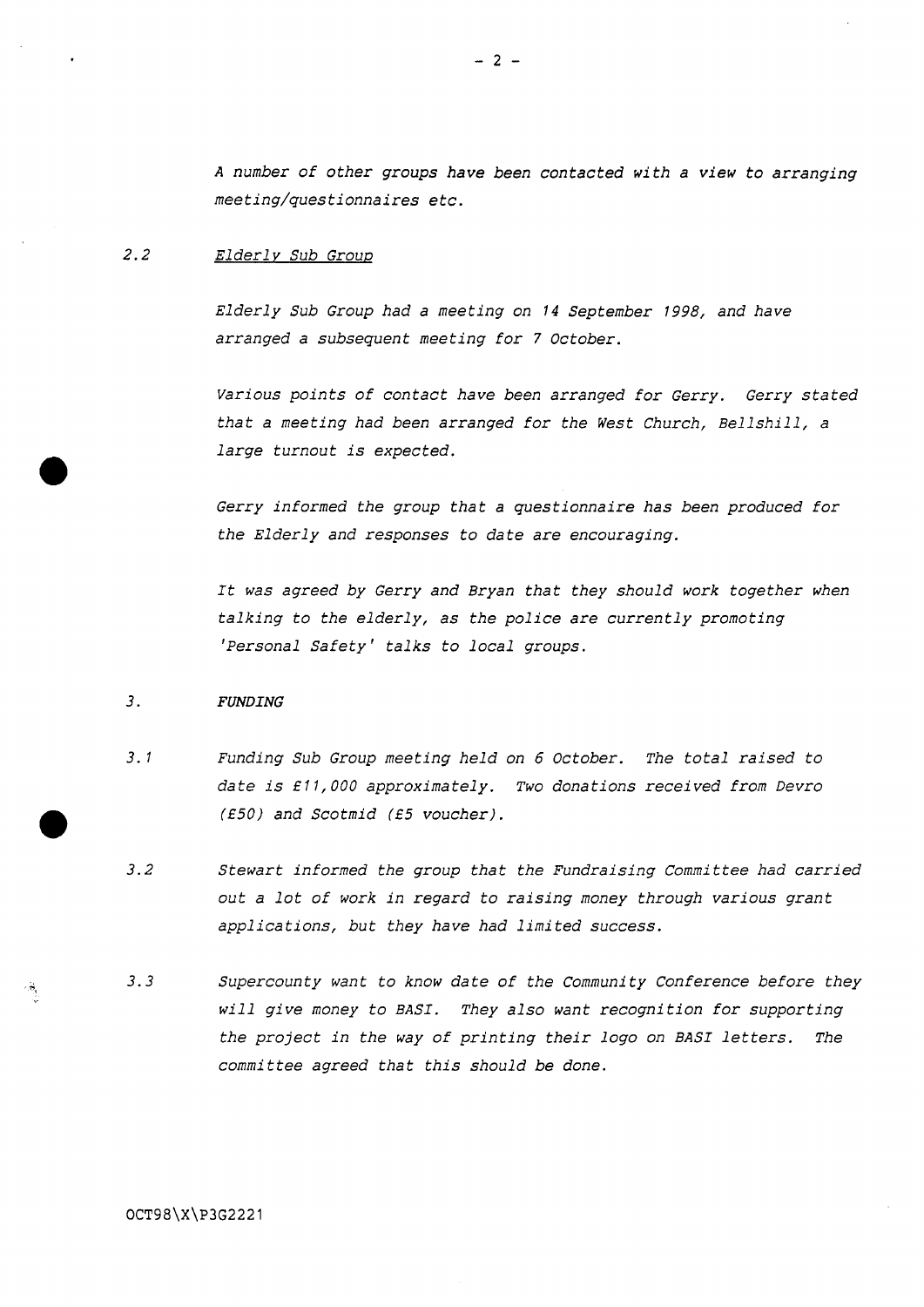- *3.4 Bobby asked the committee if charitable status had been gained and was informed that EASI had indeed been given charitable status.*
- **3.5**  *A grant application has been submitted to Comic Relief and we are waiting on their reply. Jennifer asked if we could send recognition of our charitable status to Comic Relief, which was agreed.* - *Rosemary to contact them.*
- *3.6 <sup>A</sup>letter of thanks is to be sent to Devro and Scotmid for their donations. Gerry to arrange.*
- *3.7 The Fundraising Sub Committee asked all the members to approve the new budget and to close the Sub Group. Both of which were approved.*

*Willie thanked the group for all their assistance.* 

#### *4. PROJECT WORKERS REPORT*

- *4.1 In regard to the Elderly, Gerry informed the group that he had attended at various OAP Centres, namely Carfin, Hattonrigg and Gardenside, where he carried out the Questionnaires. Gardenside have agreed to return their responses to Gerry. Arrangements have been made with six more lunch clubs and bingo evenings. Orbiston Neighbourhood Centre have expressed an interest in getting the Questionnaires. Contact made with Fallside Action Group.*
- $4.2$ *In regard to the Youth, contact has been made with the Point Youth Club, who have expressed an interest in environmentai work for the Unitas Court area of Bellshill. Right Track are available to do something similar.*
- *4.3 Stewart voiced his concerns that the BASI are joining existing ventures rather than creating our own (as a result of Questionnaires). Gerry informed the committee of a gentleman doing work experience with the Y.M.C.A. and asked if there would be any problems with him assisting Gerry in his work, It was agreed in principle that this would be fine as long as he was covered under the Y.M. C.A. Insurance.*